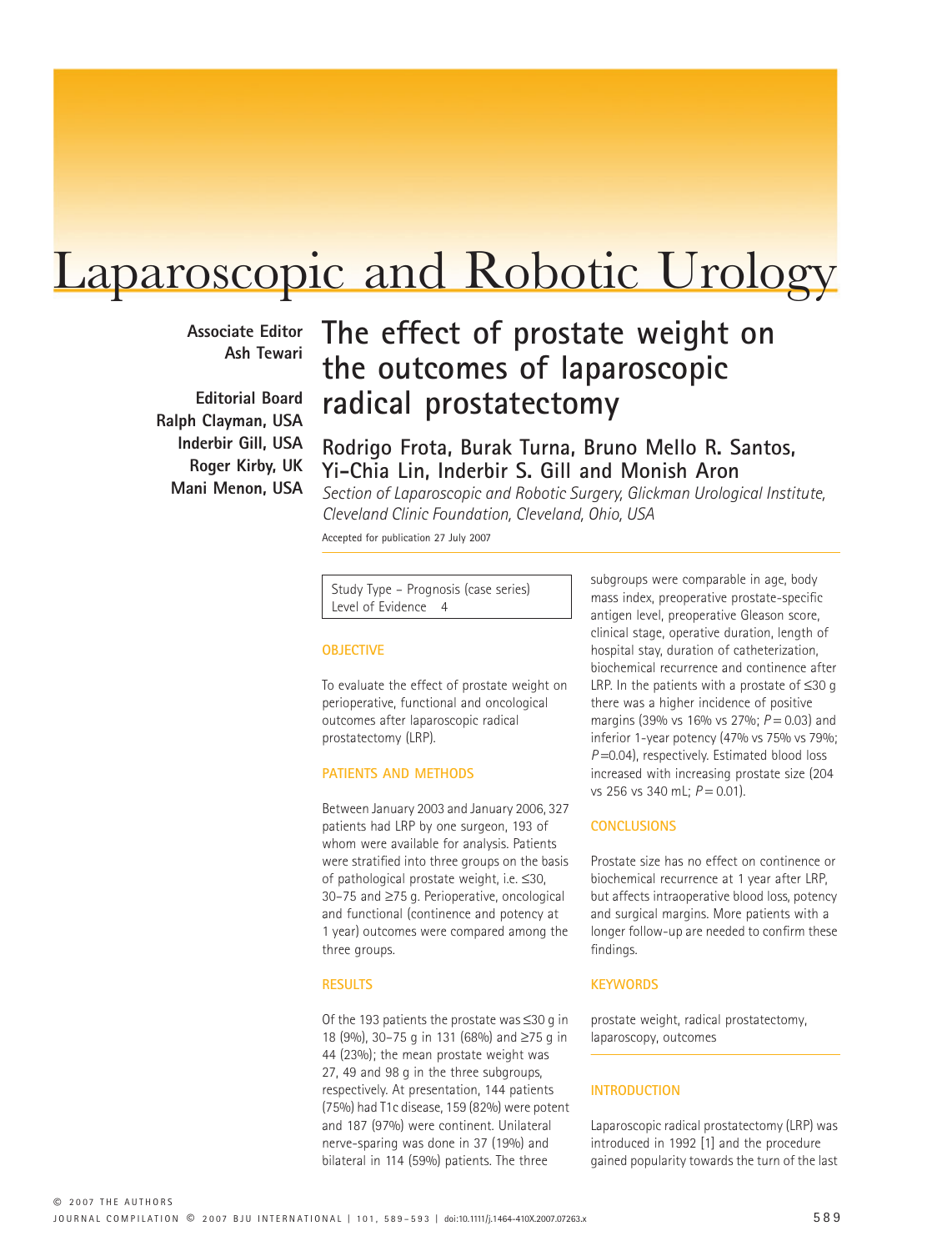century [2]. The introduction of PSA screening has led to the increased detection of organconfined prostate cancer, with improved oncological outcomes [3]. Interestingly, as the detection of impalpable organ-confined cancer has increased, the mean prostate volume at diagnosis has also increased [4]. This could be due to the effect of BPH on serum PSA levels, resulting in the selection of men with larger prostates for biopsy [4].

A large prostate might limit treatment choices, as patients are often rendered unsuitable for radiation therapy. Large glands might be associated with increased vascularity and blood loss during surgery. It has been postulated that larger prostates could be associated with an increased incontinence rate, possibly because the large gap between the bladder and urethra after removing a large prostate could result in tension on the anastomosis [5].

The impact of prostate volume in series of open radical retropubic prostatectomy (ORP) was reported previously [6,7], but to our knowledge, only two studies have assessed the effect of prostate size on the outcomes after LRP [5,8]. However, these studies have some limitations, as they mainly examined the perioperative and short-term outcomes after LRP.

Thus the primary aim of the present study was to assess the effect of prostate weight on the oncological and functional outcomes at 1 year after LRP, i.e. surgical margin status, biochemical recurrence, continence, and erectile function. The secondary outcome measures were operative duration, estimated blood loss (EBL), length of hospital stay (LOS) and duration of catheterization after LRP.

#### **PATIENTS AND METHODS**

Between January 2003 and January 2006, 327 patients had a transperitoneal LRP by one surgeon (I.S.G.). Patients with previous hormonal therapy (33), an inadequate followup and/or incomplete functional data (101), were excluded from the analysis. This resulted in 193 evaluable patients. The transperitoneal LRP technique was reported previously [9].

Patient data maintained prospectively in our LRP registry were analysed for this study, with Institutional Review Board approval. The following data were extracted from the

| Variable                      | Value                 | TABLE 1                    |
|-------------------------------|-----------------------|----------------------------|
| Mean (SD, range)              |                       | The overall baseline       |
| BMI, kg/m <sup>2</sup>        | $27(3.6, 15-40)$      | demographics of the 193    |
| age, years                    | 59 (6.4, 44-73)       | patients, and the          |
| preop PSA level, ng/mL        | $5.8$ (3.0, 1.0-15.8) | perioperative, biochemical |
| <b>Biopsy Gleason score</b>   | $6.2$ (0.49, 6-8)     | and functional outcomes    |
| $n(9/0)$ :                    |                       |                            |
| <b>Biopsy Gleason score</b>   |                       |                            |
| 6                             | 146 (76)              |                            |
| $\overline{7}$                | 45 (23)               |                            |
| $8 - 10$                      | 2(1)                  |                            |
| Clinical stage                |                       |                            |
| T1c                           | 144 (75)              |                            |
| T <sub>2a</sub>               | 43 (22)               |                            |
| T2 <sub>b</sub>               | 6(3)                  |                            |
| Potent before LRP             |                       |                            |
| Yes                           | 159 (82)              |                            |
| <b>No</b>                     | 34(18)                |                            |
| Continent before LRP          |                       |                            |
| Yes                           | 187 (97)              |                            |
| <b>No</b>                     | 6(3)                  |                            |
| <b>LRP</b>                    |                       |                            |
| Mean (SD, range)              |                       |                            |
| operative duration, min       | 243 (67.5, 135-505)   |                            |
| EBL, mL                       | 268 (159.7, 75-800)   |                            |
| days to catheter removal      | $8(6.9, 2-30)$        |                            |
| LOS, h                        | 38 (18.2, 18-113)     |                            |
| $n(9/0)$ :                    |                       |                            |
| use of TRUS                   | 58 (30)               |                            |
| Nerve-sparing                 |                       |                            |
| unilateral                    | 37(19)                |                            |
| bilateral                     | 114 (59)              |                            |
| none                          | 42 (22)               |                            |
| <b>PLND</b>                   |                       |                            |
| Yes                           | 112 (58)              |                            |
| <b>No</b>                     | 81(42)                |                            |
| <b>Biochemical recurrence</b> | 4(3)                  |                            |
| Continent 1 year after LRP    | 182/187 (97)          |                            |
| Potent 1 year after LRP       | 117/159 (74)          |                            |
|                               |                       |                            |

database: patient age, body mass index (BMI), preoperative PSA level, clinical cancer stage, biopsy Gleason score, preoperative erectile function status, preoperative continence status, operative duration, EBL, use of TRUS during surgery, nerve-sparing technique, pelvic lymph node dissection (PLND), LOS, duration of catheterization, positive surgical margin (PSM) status, and biochemical recurrence, continence and erectile function status at 1 year after LRP.

Prostate weight is reported as the weight of the gross specimen, as determined by the pathologist. Focal PSM was defined as the presence of one focus of cancer cells at the inked margin. Extensive PSM was defined as the presence of multiple foci of cancer cells over a large area at the inked margin. Cancer volume was defined as 'low' when the tumour volume was <0.5 mL, 'medium' when 0.5–2.0 mL and 'extensive' when >2.0 mL. Biochemical recurrence was defined as a PSA level of >0.2 ng/mL after LRP. Continence after surgery was defined as being pad-free, according to a validated symptom questionnaire. Erectile function was considered normal (potent) after LRP if the Sexual Health Inventory for Men (SHIM) score was ≥22 in patients who were previously potent (SHIM score  $\geq$  22) [10].

The 193 evaluable patients were stratified according to prostate weight into three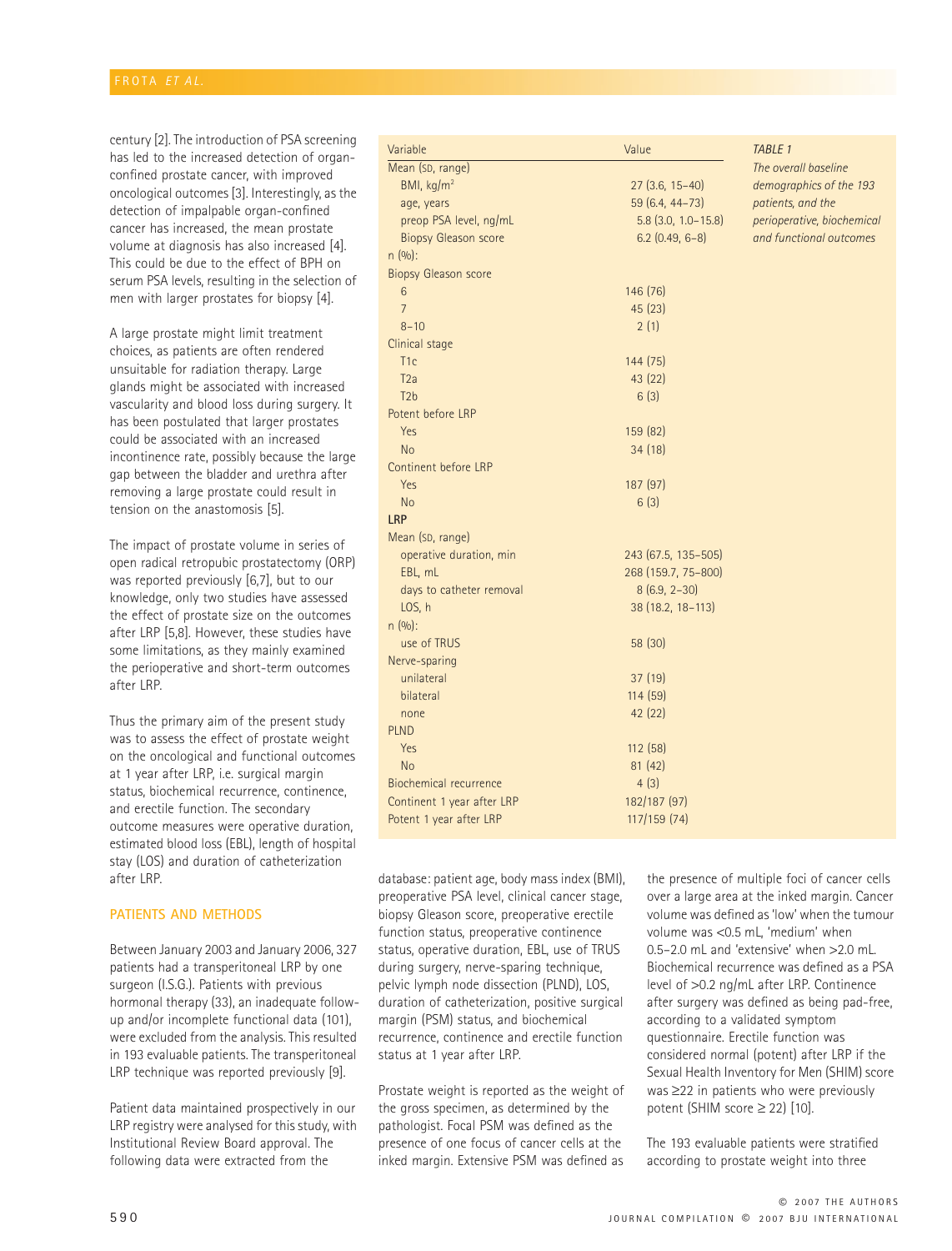*TABLE 2 Perioperative outcomes, and the functional and oncological outcome, stratified by prostate weight*

| Variable                          | $\leq 30$ q | $30 - 75q$   | $\geq$ 75 q | P    |
|-----------------------------------|-------------|--------------|-------------|------|
| Mean (SD)                         |             |              |             |      |
| prostate weight, g                | 26(2.8)     | 49(10.1)     | 98 (19.3)   | 0.89 |
| EBL, mL                           | 204(102.6)  | 256 (146.5)  | 340 (207.3) | 0.01 |
| LOS, h                            | 39(21.3)    | 34(14.1)     | 41(19.1)    | 0.12 |
| op. duration, min                 | 240(76.3)   | 240 (67.2)   | 256 (64.6)  | 0.42 |
| catheterization, days             | 7.3(4.8)    | 8.4(7.4)     | 8.6(5.5)    | 0.09 |
| <b>Functional and oncological</b> |             |              |             |      |
| $n(9/0)$ :                        |             |              |             |      |
| potent                            | 7/15        | 83/110 (75)  | 27/34(79)   | 0.04 |
| potent after UNS                  | 1/3         | 14/23(61)    | 8/11        | 0.47 |
| potent after BNS                  | 6/10        | 60/82(73)    | 15/22(68)   | 0.65 |
| continent                         | 16/17(94)   | 125/128 (98) | 41/42(98)   | 0.69 |
| <b>PSM</b>                        | 7/18(39)    | 21/131(16)   | 12/44(27)   | 0.03 |

*(U)(B)NS, (unilateral) (bilateral) nerve-sparing.*

| Variable                            | Value             | TABLE 3               |
|-------------------------------------|-------------------|-----------------------|
| Mean (SD, range) pathological       | $6.7(0.53, 6-9)$  | The pathological data |
| Gleason score                       |                   |                       |
| n(9/0)                              |                   |                       |
| Pathological Gleason score          |                   |                       |
| $\leq 6$                            | 49(25)            |                       |
| $\overline{7}$                      | 140 (73)          |                       |
| $8 - 10$                            | 4(2)              |                       |
| Final pathological stage            |                   |                       |
| pT2                                 | 134 (70)          |                       |
| pT3a                                | 51(26)            |                       |
| pT3b                                | 8(4)              |                       |
| Cancer volume                       |                   |                       |
| low                                 | 56 (29)           |                       |
| medium                              | 104(54)           |                       |
| extensive                           | 33(17)            |                       |
| Mean (SD, range) specimen weight, g | 58 (26.1, 20-164) |                       |
| $\leq 30$                           | 18(9)             |                       |
| $30 - 75$                           | 131 (68)          |                       |
| $\geq$ 75                           | 44 (23)           |                       |
| <b>PSM</b>                          | 40(21)            |                       |
| focal                               | 29(15)            |                       |
| extensive                           | 11(6)             |                       |
| in patients with TRUS used          | 6(10)             |                       |
| Extracapsular extension             | 58 (30)           |                       |
| Seminal vesicle involvement         | 8(4)              |                       |

groups, i.e. small prostate, ≤30 g; moderate, 30–75 g; and large, ≥75 g. Data for continence and erectile function after LRP were prospectively collected and recorded on self-administered questionnaires during the follow-up. Outcomes were analysed using a one-way ANOVA single-factor test, with

*P* < 0.05 considered to indicate statistical significance.

#### **RESULTS**

The baseline demographics are outlined in Table 1; most patients (76%) had a Gleason score of 6 and 75% were diagnosed with clinical T1c disease. Functionally, 159 patients (82%) were potent and 187 (97%) were continent. The mean (SD, range) operative duration was 243 (67.5, 135–505) min and the EBL was 268 (159.7, 75–800) mL. TRUS guidance was used in 58 patients (30%), a unilateral nerve-sparing procedure in 37 (19%) and a bilateral procedure in 114 (59%). Complications occurred during LRP in five patients (inferior epigastric artery injury in two, dorsal vein bleeding in three) and after LRP in 12 (blood transfusion in three, prolonged ileus in three, prolonged drainage in three, facial oedema in one, severe diarrhoea in one, and atelectasis in one). The overall perioperative, biochemical and functional data are also detailed in Table 1.

Perioperative outcomes stratified by prostate weight are shown in Table 2; the mean prostate weight was 27, 49 and 98 g in the three subgroups, respectively. There was a statistically significant difference in mean EBL among the three subgroups, with a trend to more blood loss with increasing prostate weight  $(P = 0.01)$ . However, the mean LOS, operative duration and duration of catheterization were similar.

The pathological data are shown in Table 3; the mean Gleason score after LRP was 6.7 and 134 patients (70%) had pT2 disease on final pathology, with 104 having a 'medium' cancer volume (54%). The mean prostate gland weight on final pathology was 58 g. Stratified by weight, 18 patients (9%) had a small, 131 (68%) had a moderate and 44 (23%) had a large prostate. PSM were present in 40 patients (21%), and were focally positive in 29 (15%) and extensively positive in 11 (6%). TRUS navigation reduced the overall PSM rate to  $10\%$   $(P = 0.03)$ .

Functional and oncological outcomes stratified by prostate weight are also shown in Table 2; the potency rate at 1 year was evaluated in 159 previously potent patients, where 15 (9%) had small, 110 (69%) had moderate and 34 (22%) had large prostates. Stratified by prostate size, seven of 15 patients with small prostates were potent at 1 year after LRP, vs 83 (75%) with moderate vs 27 (79%) with large prostates  $(P = 0.04)$ . However, a subset analysis of patients who had nerve-sparing procedures (unilateral or bilateral) showed no significant difference among the groups. Overall, 182 (97%) of 187 patients continent before LRP were continent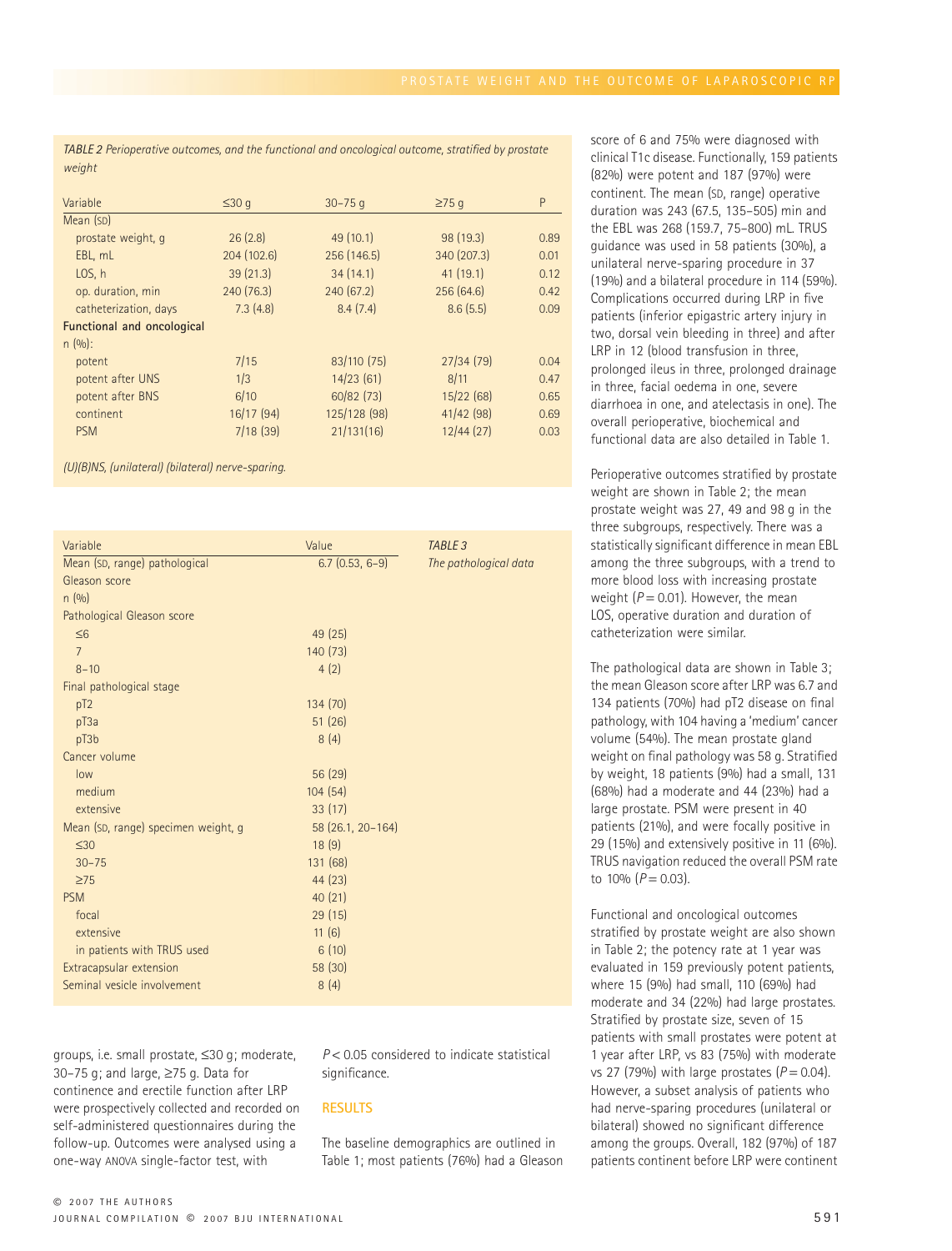|         | No. of   |              |                        |                |                               |                                            |
|---------|----------|--------------|------------------------|----------------|-------------------------------|--------------------------------------------|
| Study   | patients | Approach     | <b>EBL</b>             | Continence     | Potency                       | <b>PSM</b>                                 |
| Present | 193      | Laparoscopic | Higher in LP Increased | No correlation | Better in LP Clear definition | Higher in SP Indistinct tissue planes      |
|         |          |              | vascularity            |                | of prostate contour;          | around small fibrous prostates LP          |
|         |          |              |                        |                | precise anatomical            | more likely to have biopsy, leading        |
|         |          |              |                        |                | dissection of NVB             | to diagnosis of more indolent tumours      |
| $[5]$   | 400      | Laparoscopic | No correlation         | No correlation | No correlation                | Higher in SP LP had more biopsies leading  |
|         |          |              |                        |                |                               | to diagnosis of more indolent tumours      |
| $[8]$   | 62       | Laparoscopic | No correlation         | <b>NA</b>      | <b>NA</b>                     | No correlation                             |
| [6]     | 440      | Open         | <b>NA</b>              | No correlation | No correlation                | No correlation                             |
| $[7]$   | 1024     | Open         | Higher in LP Increased | No correlation | No correlation                | Higher in SP Prostatovesical and prostato- |
|         |          |              | vascularity            |                |                               | urethral junctions less distinct in SP     |
| $[11]$  | 375      | Robotic      | No correlation         | No correlation | No correlation                | Higher in SP No explanation                |
|         |          |              |                        |                |                               |                                            |

*TABLE 4 Studies of the effect of prostate size on EBL, continence, potency and PSM, with the authors' explanation of the findings*

*SP, small prostate; LP, large prostate; NA, not available; NVB, neurovascular bundle.*

at 1 year afterward. Notably, the mean (range) age of incontinent patients was 60 (52–67) years and the mean prostate weight was 70 (44.5–103.5) g. There was a biochemical recurrence in only four patients (3%) at 1 year, and therefore reliable intergroup comparisons could not be made. Half of the patients with biochemical recurrence had PSM after LRP and their mean prostate weight was 43 (39–49) g. In those with a small prostate there was a high incidence of PSM (39% vs 16% vs 27%; *P* = 0.03).

#### **DISCUSSION**

Several studies have analysed the effect of prostate volume on the functional and oncological outcomes after ORP, but only two studies evaluated the effect of size on the outcomes of LRP. One of these studies comprised 62 patients, where large prostates were defined as being >50 g, but with no detailed analysis of functional outcomes. Prostate size had no significant effect on PSM, operative duration, EBL or LOS [8]. The other LRP study had included many patients (400), but the functional outcomes were limited by direct patient interview at follow-up appointments, rather than the use of a validated function questionnaire. Larger prostates (≥75 g) were associated with fewer PSM, while blood loss, LOS and catheterization were unaffected by prostate size [5]. A recent study [11] evaluated the effect of prostate weight on outcomes after robotically assisted laparoscopic prostatectomy (RALP). The authors reported a trend of increasing PSM in smaller glands,

while perioperative outcomes (operative duration, EBL, transfusion rate, LOS, catheterization), sexual function and continence, were not affected by prostate weight [11].

In the present study, we evaluated the functional outcomes with validated questionnaires in 193 patients. We excluded patients operated during our early experience, as LRP requires prolonged training (50–100 cases) [12]. Patients with <1 year of follow-up were also excluded. Of 327 patients who had LRP between January 2003 and January 2006, we excluded those with neoadjuvant hormonal therapy and an incomplete followup or functional data.

We used pathological specimen weight as a measure of prostate size [13]. There is no consensus about stratification according to prostate size; we based our categorization on previous studies [6,14,15] to classify a small prostate as ≤30 g, moderate as 30–75 g and large as ≥75 g. We found no effect of prostate size on LOS and the duration of catheterization. The most common intraoperative complication associated with ORP is blood loss; the EBL was significantly and directly related to the prostate volume in ORP studies. In our experience the mean overall EBL was 268 mL. Contrary to the findings of other LRP [7,8] series of the effect of prostate size, there was a significant association between EBL and gland size in the present study; larger glands might be associated with increased blood loss possibly because of increased vascularity.

El-Feel *et al.* [12] reported significantly longer surgery in patients with large prostates during LRP. Contrary to these findings, we found no relationship between operative duration and prostate weight. The operative duration is probably more dependent on factors such as surgeon experience, whether or not PLND is performed, and the quality of nerve sparing.

During LRP for large prostates, some technical issues could affect the outcomes. The space between the prostate apex and urethra might be difficult to visualize, resulting in a short urethral stump for the anastomosis. We found no effect of prostate size on the return to continence, and the present study confirms the findings of other reports [8,16–18] in this regard. The overall PSM rate was 39%, 16% and 27% for small, moderate and large prostates, respectively. Secin *et al.* [19] reported similar findings; a prostate volume of ≤30 g was associated with a greater risk of PSM after LRP. This could be attributed to the possibility of indistinct tissue planes around small fibrous prostates. We agree with Chang *et al.* [5], who reported that larger prostates had smaller tumour volumes, probably because these glands had more biopsies taken and were possibly diagnosed with more indolent tumours. Notably, when we used intraoperative TRUS navigation the overall PSM of 21% decreased to 10%, commensurate with the findings of Ukimura *et al.* [20].

The present minimum follow-up was 12 months, in contrast to other LRP studies